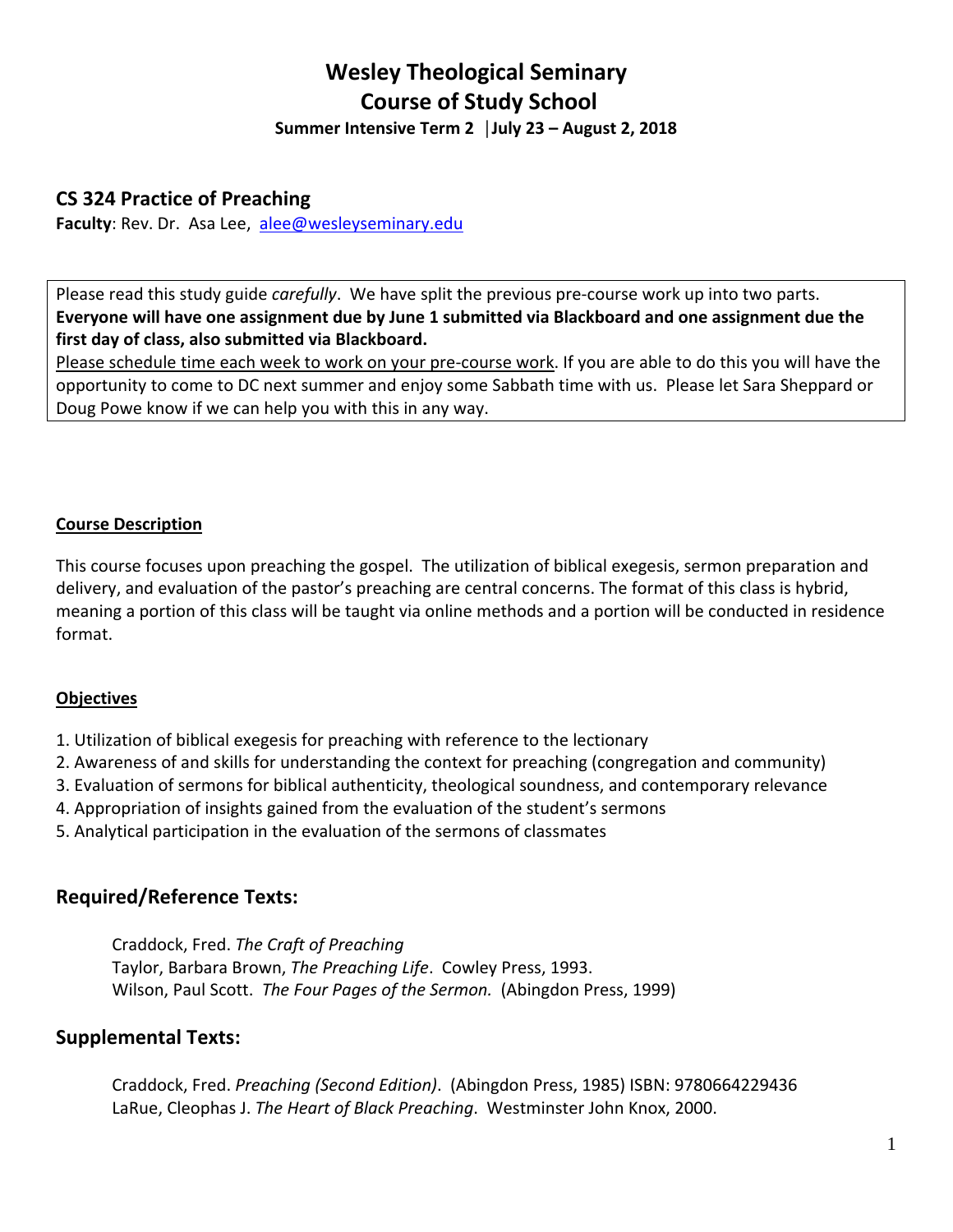## **Recommended Texts:**

Buttrick, David, *Homiletic.* Fortress Press, 1987. Childers, Jana, *Purposes of Preaching.* Chalice Press, 2004. Mitchell, Henry, *Celebration and Experience in Preaching.* Abingdon Press, 1990. Wilson, Paul Scott, *Broken Words*. Abingdon Press, 2004.

Textbooks may be obtained by online at Cokesbury online at www.cokesbury.com. They will ship your books to you upon payment. You may also check other booksellers.

#### **CLASS INSTRUCTION**

This class is a resident learning opportunity. And while the resident component is a normal instructional model including lecture and class time together. Some work will need to be submitted online. So please take notice of the following considerations:

- You will need working access to the internet and specifically, Blackboard for this course.
- You will need updated and/or current (2007 or later) version of Microsoft Office Word <sup>®</sup>, and Power Point <sup>®</sup>. Please consult Microsoft guidelines to address issues of system compatibility and performance.
- If you have difficulties with education technology and/or Blackboard, please contact the Seminary's office of Education Technology and/or Blackboard support (see information below). If you have any questions about class information or instruction, contact: alee@wesleyseminary.edu

#### **Assignment Instructions**

**Students are to turn in papers by posting the paper on Blackboard.** Instructions on posting to Blackboard are on the COS webpage. If you run into trouble, please contact blackboardsupport@wesleyseminary.edu and they will help you.

If you are new to Course of Study at Wesley, please be sure to check Blackboard **once you receive your logon information from our IT department. (which will come in the mail)** Some faculty will use Blackboard heavily and some will not, but it is up to you as the student to check and see what is posted. You should have access to your courses in Blackboard by early spring. Please check in with the Course of Study office.

All assignments should be turned in on Blackboard.

#### **Assignment:**

- A. Begin this assignment as soon as possible so your insights and conclusions can be integrated into your weekly preaching.
- B. Do not use any scripture readings or texts twice in the following questions. All responses should be to different passages and texts from those used in previous answers.
- C. Read each question carefully, 2‐3 times, before answering it.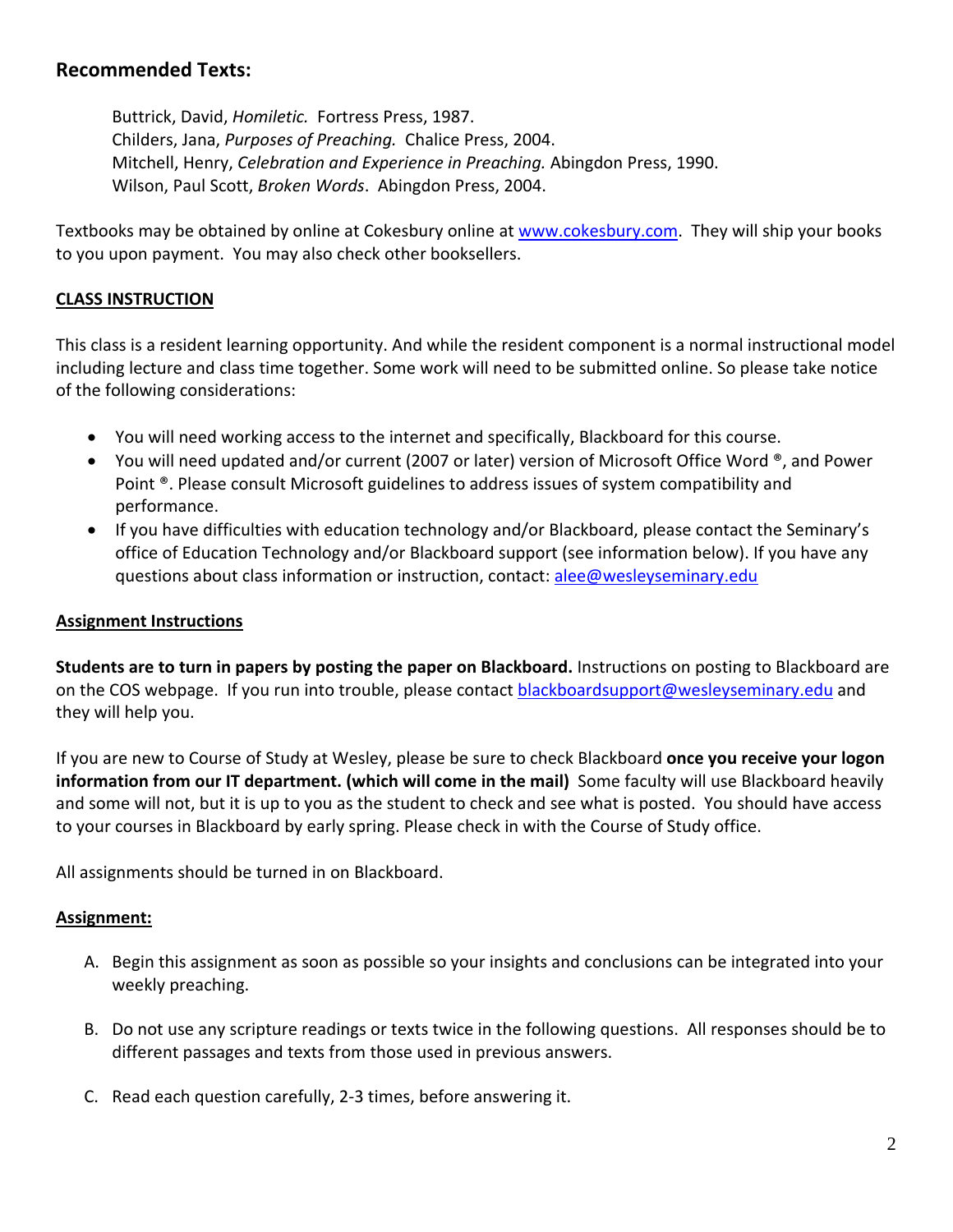- D. Do not copy the question itself at the top of your answer. However, begin each new answer with a significant space and the answer number in bold type.
- *E.* Write in full sentences and paragraphs. *Have a knowledgeable person proofread your work before submitting it.*
- F. All answers are to be submitted together as indicated below.
- G. All answers should be typed double space in Times New Roman 12‐point font with one‐inch margins on all sides of the page. The total will be 20 pages or fewer for the two assignments. Longer papers do not result in higher grades.

## **Assignment 1 due June 1 submitted to Blackboard:**

- 1. Write a brief essay discussing your points of affirmation and/or distance with the Taylor text. Specifically, the book is assigned to help you as the student to connect the importance of calling and role as preacher. (3‐4 page)
- 2. Using any single lectionary text appointed for use in **Year C** (*United Methodist Book of Worship)*, examine it in the following manner: List specific questions of the text. Bombard the passage with as many questions as you can in an effort to "open up" the text. Answering the questions is unimportant. What is important is the range, depth and creativity of your questions. (2 pages)

#### **Assignment 2 due the first day of class submitted to Blackboard:**

- 3. Summarize Wilson's "Four Page" model and comment on its benefits in constructing a sermon. (2 pages)
- 4. Choose one lectionary text from any Sunday in Lent of Year C. Write a sermon in Wilson's "Four Page" model. Include your completion of Wilson's TTDNIM pattern. Be sure the sermon has a clearly marked introduction and conclusion and that each "page" has the topic sentence for that section clearly stated. (No more than 7 pages)
- 5. Write a sermon for one of the following situations, and address the situation theologically in the sermon itself. Indicate the text you've chosen, and the sermon's focus and function. (No more than 6 pages)
	- a. A stewardship appeal to a conflicted or troubled congregation.
	- b. A wedding for a couple with each having prior multiple marriages.
	- c. A funeral for a victim of suicide.

**ON-SITE:** You will preach one sermon in class. This sermon is not to be submitted as a part of the above assignment and is not to be based on any biblical text used above. It should include important elements you have learned from your reading. You will be asked to give the instructor a statement of the sermon's Focus and Function immediately prior to preaching the sermon.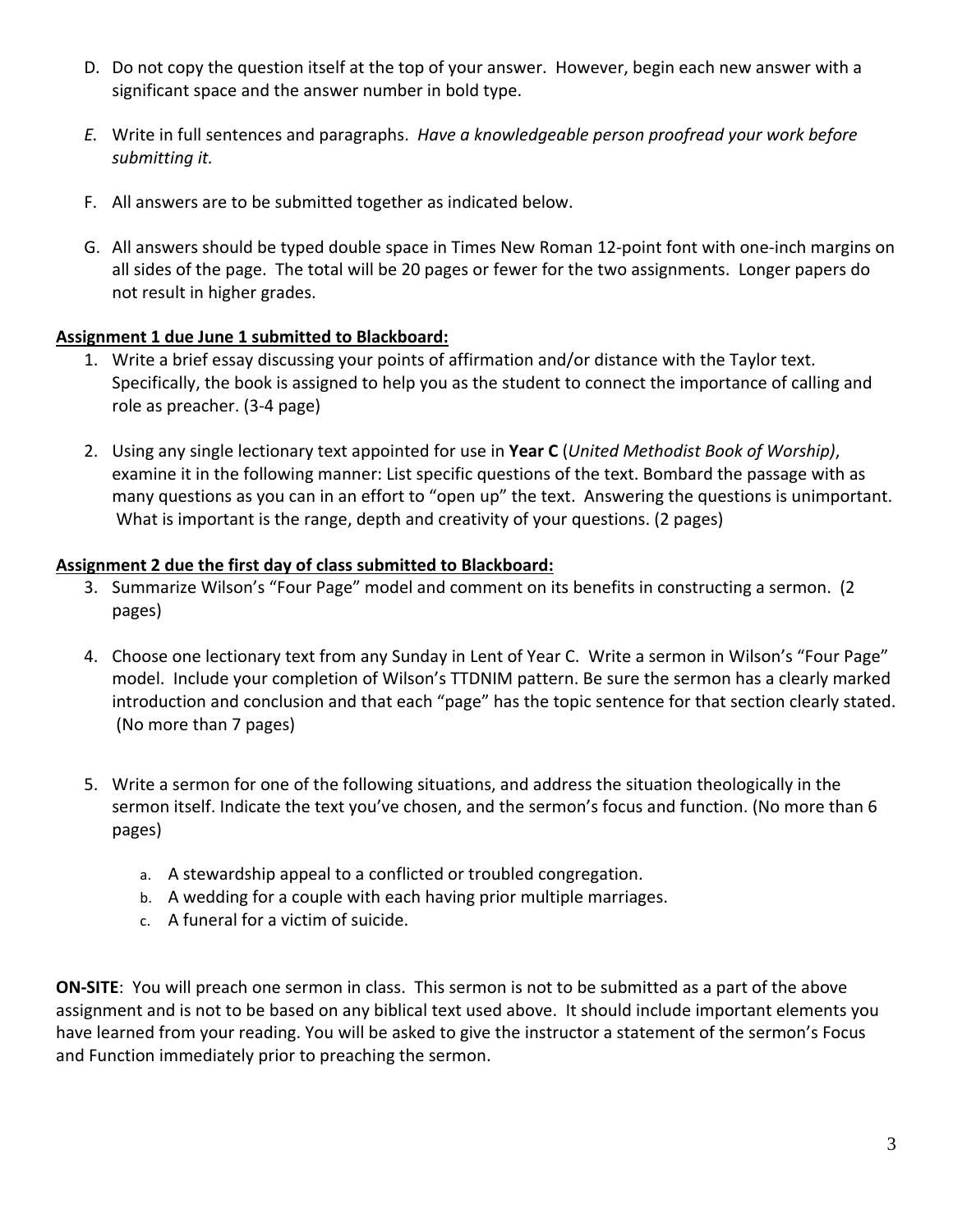You will also participate in offering feedback to other preaching students, as they will to you. Come with a teachable spirit!

## **Technical Support:**

Students are responsible for meeting course deadlines. If you experience technical problems, please exercise one or all of the following options:

- Blackboard Support at blackboardsupport@wesleyseminary.edu
- By phone at (202) 885‐6091

Please let the professor know you are having technical issues as well so accommodation can be made.

#### **Technical Considerations**

In order to access the course Blackboard site students need to go to MyWesley webpage and use the student log on. Students are placed in Blackboard approximately two months before the start of the term.

The Blackboard site requires use of:

- An Internet connection. A high speed Internet connection is highly recommended
- An Internet browser. (supported browsers include: Internet Explorer, Firefox, and Safari)
- An appropriate web browser configuration.

Any computer capable of running a recently updated web browser should be sufficient to access our Blackboard site. However, bear in mind that processor speed, amount of RAM and Internet connection speed can greatly affect performance. Those using dial‐up connections will experience longer page load times and much slower performance.

For Blackboard Support: (202) 885-6091 or edtech@wesleyseminary.edu

#### **Notes on assignments:**

- 1. All written assignments should be submitted in twelve‐point font, double‐spaced with one‐inch margins.
- 2. Grammar counts. Your paper is a reflection of your communication skills. In this course you are learning not simply how to read and think critically, but to communicate your ideas to others in a clear and coherent manner.
- 3. Support your arguments with specific references to the text on which you are writing and to other texts that support your argument.
- 4. Avoid contractions. For example, words like "can't", "shouldn't", "won't", and "wasn't" should be avoided in your essay.
- 5. Italicize or underline words that are transliterated into English from other languages. For example, you might write, "*Theos* is the Greek word for 'God,' and we would translate the word *huios* as 'son'".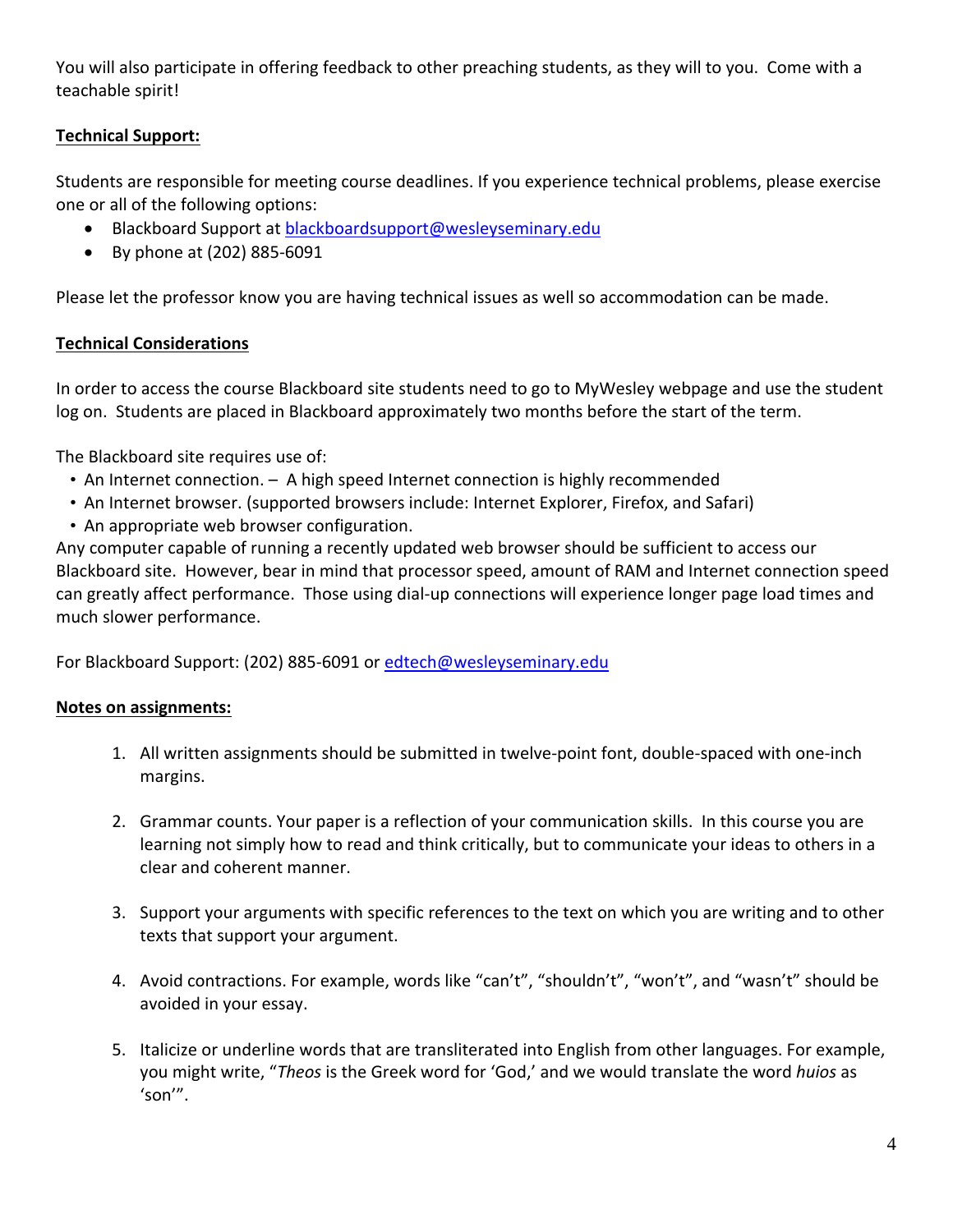6. Use gender‐inclusive language. Consider the following examples: Incorrect: Man is in need of God's redemption.

Correct: Humankind is in need of God's redemption

Incorrect: When asked what he believes about the Bible, a Christian might offer any number of answers.

Correct: When asked what he or she believes about the Bible, a Christian might offer any number of answers.

- 7. Produce original work. Properly acknowledging your sources is important, but if the bulk of your paper consists of quoted material, this is still not original work. What is expected is your understanding of the ideas discussed in the reading and in lectures.
- 8. Proofread! Typos and grammatical errors make a paper look as if the writer has put very little effort into it.

## **A Note on Plagiarism**

There are two kinds of plagiarism, both equally serious. First, there is plagiarism that occurs when a student uses someone else's work word‐for‐word without placing the cited material in quotation marks. Even if you cite sources in a bibliography at the end of your paper, if you have used someone else's words and have not properly placed those words in quotation marks (and cited the course appropriately in a footnote or parentheses), you have plagiarized.

Second, there is plagiarism that occurs when you use someone else's ideas without acknowledging that you have done so. For example, if you find some really interesting information on the internet, change the wording a bit, and put that information into your paper without properly acknowledging (in a footnote or parentheses) that you have used this source, you have plagiarized.

In both cases, the work that you have turned in is not your own, original work, but someone else's work that you have copied. Please note well that plagiarism *will not be tolerated in any Course of Study course.*

## **Grading:**

The instructor assumes that everyone in the class is capable of the work required to receive a "B" grade for each assignment. The following interpretations of the meaning of each grade have been developed to help class members review their work to identify strengths and problems.

A "B" means that the basic elements of the assignment have been faithfully included, the argument is internally coherent, and clearly articulated.

A "B+" means the assignment is also well crafted.

An "A‐" means that the assignment is not only well crafted, but it also probes the issues with considerable insight.